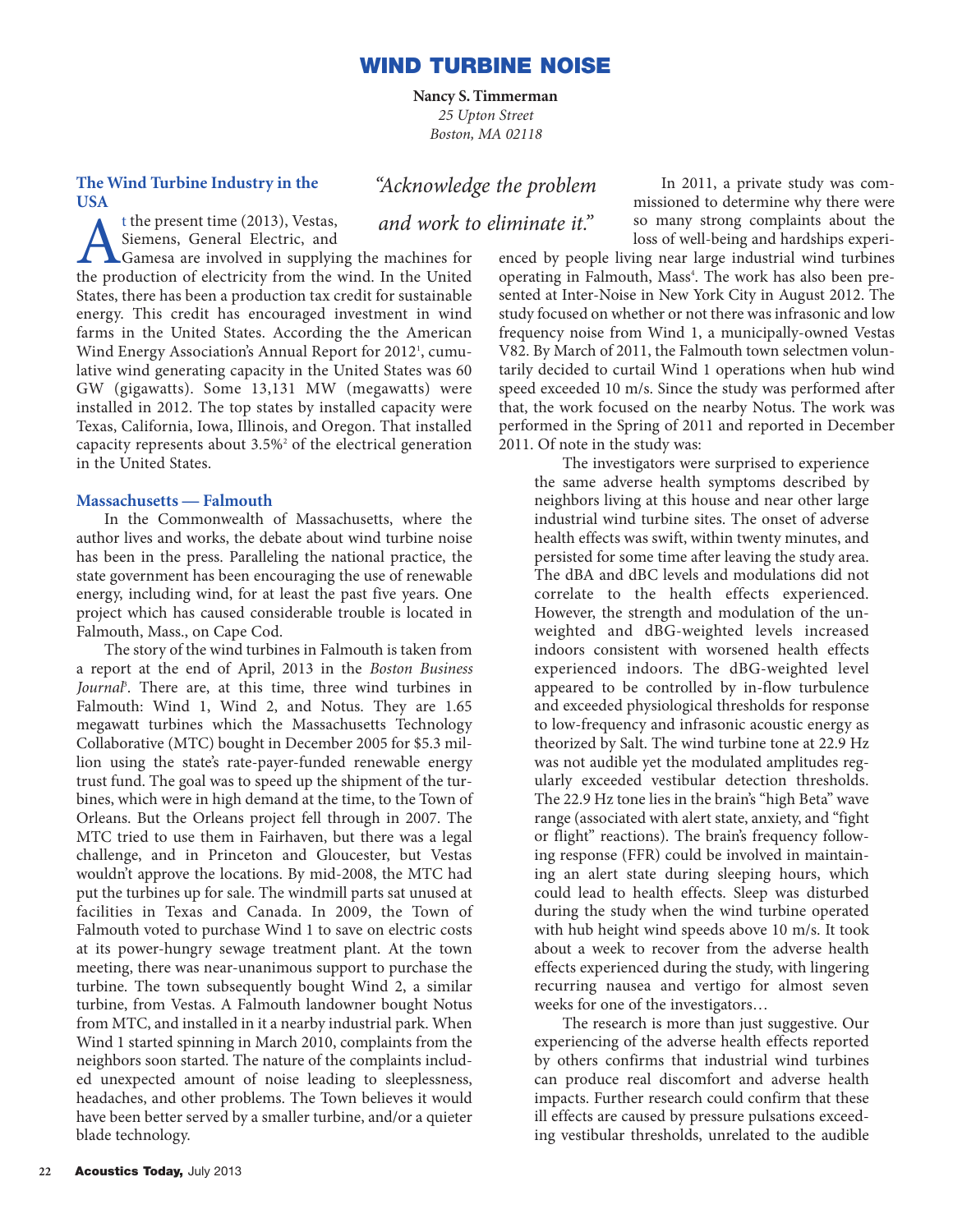frequency spectrum but are instead related to the response of the vestibular system to the low frequency noise emissions. The vestibular system appears to be stimulated by responding to these pressure pulsations rather than by motion or disease, especially at low ambient sound levels. Dysfunctions in the vestibular system can cause disequilibrium, nausea, vertigo, anxiety, and panic attacks, which have been reported near a number of industrial wind turbine facilities. The study emphasizes the need for epidemiological and laboratory research conducted by medical health professionals and acousticians working together who are concerned with public health and well-being. It is especially important to include a margin of safety sufficient to prevent inaudible low-frequency wind turbine noise from being detected by the human vestibular system.

What is noteworthy is that the researchers themselves experienced the adverse health effects from the wind turbines.

About the same time as the private study was going on, the Commonwealth of Massachusetts Department of Environmental Protection and the Massachusetts Department of Public Health commissioned a wind turbine health impact study, using an independent expert panel. Their report is dated January, 2012<sup>5</sup>. Their members were from Harvard Medical School, Massachusetts General Hospital, Boston University, Boston University School of Public Health, University of Massachusetts at Amherst, University of New England, and Harvard School of Public Health. The panel focused on public health based on scientific findings. It also limited its analyses to land-based installations. The panel sought human epidemiological studies in the scientific literature. Most of the conclusions in the study were that there was limited or insufficient evidence. Some comments on health effects of wind turbines from the executive summary of the report:

- 2. There is limited evidence from epidemiologic studies suggesting an association between noise from wind turbines and sleep disruption. In other words, it is possible that noise from some wind turbines can cause sleep disruption.
- 3. A very loud wind turbine could cause disrupted sleep, particularly in vulnerable populations, at a certain distance, while a very quiet wind turbine would not likely disrupt even the lightest of sleepers at that same distance. But there is not enough evidence to provide particular sound-pressure thresholds at which wind turbines cause sleep disruption. Further study would provide these levels.
- 4. Whether annoyance from wind turbines leads to sleep issues or stress has not been sufficiently quantified. While not based on evidence of wind turbines, there is evidence that sleep disruption can adversely affect



*Fig. 1. The photo is by the author of a wind turbine in Hull, Mass.*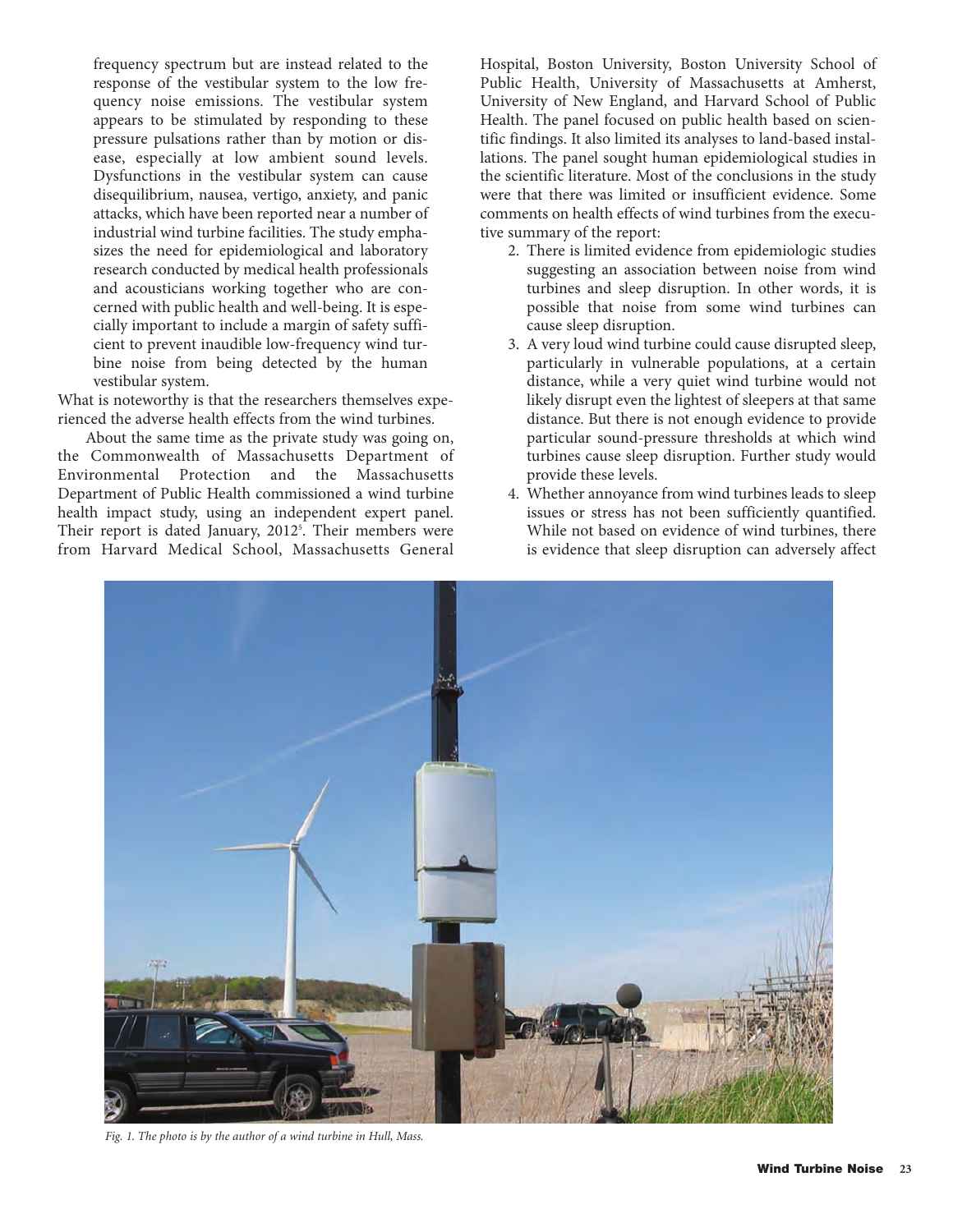mood, cognitive functioning, and overall sense of health and well-being.

- 5. There is insufficient evidence that the noise from wind turbines is *directly (i.e., independent from an effect on annoyance of sleep)* causing health problems or disease.
- 6. Claims that infrasound from wind turbines directly impacts the vestibular system have not been demonstrated scientifically. Available evidence shows that the infrasound levels near wind turbines cannot impact the vestibular system.

a. The measured levels of infrasound produced by modern upwind wind turbines at distances as close as 68 m are well below that required for non-auditory perception (feeling of vibration in parts of the body, pressure in the chest, etc.).

b. If infrasound couples into structures, then people inside the structure could feel a vibration. Such structural vibrations have been shown in other applications to lead to feelings of uneasiness and general annoyance. The measurements have shown no evidence of such coupling from modern upwind turbines. c. Seismic (ground-carried) measurements

recorded near wind turbines and wind turbine farms are unlikely to couple into structures.

d. A possible coupling mechanism between infrasound and the vestibular system (via the Outer Hair Cells (OHC) in the inner ear) has been proposed but is not yet fully understood or sufficiently explained. Levels of infrasound near wind turbines have been shown to be high enough to be sensed by the OHC. However, evidence does not exist to demonstrate the influence of wind turbine-generated infrasound on vestibular-mediated effects in the brain.

e. Limited evidence from rodent (rat) laboratory studies identifies short-lived biochemical alterations in cardiac and brain cells in response to short exposures to emissions at 16 Hz and 130 dB. These levels exceed measured infrasound levels from modern turbines by over 35 dB.

- 7. There is no evidence for a set of health effects, from exposure to wind turbines that could be characterized as a "Wind Turbine Syndrome."
- 8. The strongest epidemiological study suggests that there is not an association between noise from wind turbines and measures of psychological distress or mental health problems. There were two smaller, weaker, studies: one did note an association, one did not. Therefore, we conclude the weight of the evidence suggests no association between noise from wind turbines and measures of psychological distress or mental health problems.
- 9. None of the limited epidemiological evidence reviewed suggests an association between noise from wind turbines and pain and stiffness, diabetes, high

blood pressure, tinnitus, hearing impairment, cardiovascular disease, and headache/migraine.

The study also recommended A-weighted sound levels based on World Health Organization data at night. It also recommended a comprehensive assessment of wind turbine noise in the Commonwealth based on IEC 61400-11. It is understandable that the reviewers took a "safe approach," looking for incontrovertible evidence. The United States is in its relatively early stages with respect to identifying and understanding the causes of the individual problems experienced by the near neighbors of these installations.

On October 23, 2011, in conjunction with this issue, Richard H. Campbell, FASA, FAES, NCAC of East Falmouth wrote to the *Falmouth Enterprise*<sup>6</sup>:

I have been immersed in acoustics all of my professional life. My experience includes noise control, performance halls, houses of worship and speech communication in noise. A disability has slowed me up in recent years but I have read nearly all of the reports and letters regarding Wind 1. Some of my colleagues have acted as consultants on this project and on occasion we have discussed the findings.

Fifty years ago there was not much known about quantifying hearing damage due to noise. A very large data collection process with intelligent analysis led Karl D. Kryter to author the seminal book synthesizing the subject, *The Effects of Noise on Man*. The first noise regulation in the US was in 1975 in Portland, Oregon. From then on noise became an environmental issue rather than just a "nuisance."

Now we have a potentially serious noise problem with Wind 1. An even larger problem we have as acoustic engineers is that there is no metric for evaluating disturbance due to infrasonic modulated noise – at least not yet. In fact there is not even an instrument that can accurately measure the radiated acoustic and vibration field from slow-moving turbine blades. Falmouth is not alone as there is a lot of attention being paid to the problem in the UK, Canada and the EU.

The worst thing we can do is to ignore the affected people. They are a point on a curve yet to be drawn. Looking back at the history of hearing damage I can see many points shaping the curves we use to evaluate and predict industrial noise exposure. I personally delivered a hearing protector to a machinist who complained about the noise in an unforgettable way – his family life was coming apart. He agreed to wear them faithfully every time he ran the machine and a week later, after interviewing him again, I was astonished and pleased. Another point on the curve.

Noise regulations in effect now do not encompass turbine noise as a physiological or psychological disturbance. I see a statement that " … it does not violate the state regulation for environmental noise …". Okay, agreed. What instrument was used?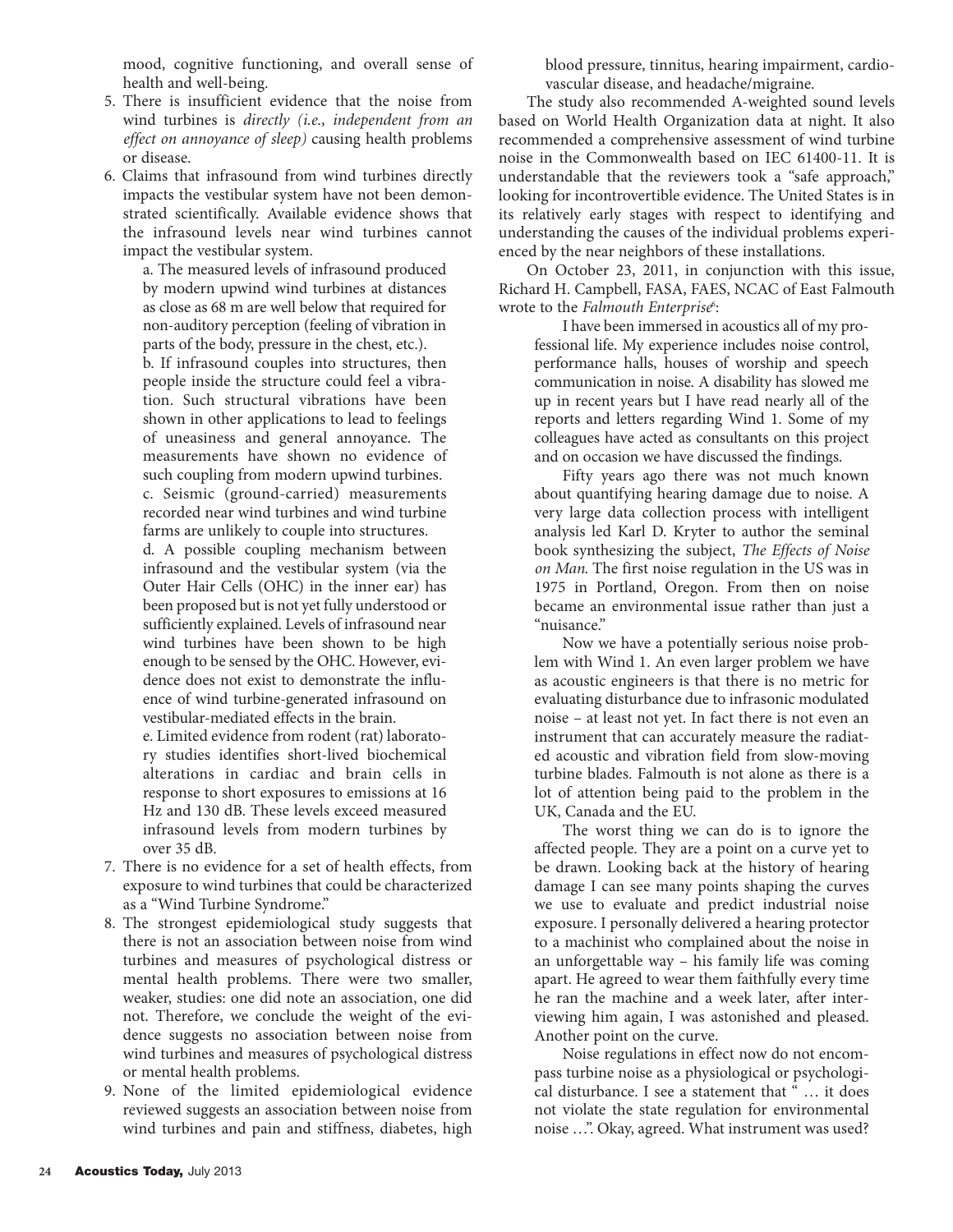A standard calibrated Type 1 Sound Level Meter, of course, exactly to state or local requirements. My reaction is, "Why don't you come back when there is a new regulation and an instrument capable of evaluating what these unfortunate neighbors are feeling and reporting?"

There is a new institute formed at the University of Waterloo in Ontario on exactly this subject and Dr. Nina Pierpont of Johns Hopkins Medical School has written in Counter Punch Magazine:

*"… The vestibular organs – the semicircular canals, saccule, and utricle – function as Mother Nature's gyroscope, controlling our sense of motion, position, and balance, including our spatial thinking. (Remember when you got carsick as a kid? Or seasick?)*

*Humans share these enigmatic organs with a host of other backboned species, including fish and amphibians. Some scientists indeed see them as a kind of pan-species master key for an extraordinarily broad range of brain function – amounting to a sixth sense.*

*One of those functions, it now appears, is to register and respond to the sounds and vibrations (infrasound) we don't consciously hear, but feel – as from wind turbines. For many people, the response is swift and disastrous."*

The last line says it all – what you can't hear can hurt you – stop talking around the subject, mitigate as required to the comfort of the neighbors, and wait for more points to get the curve right.

It should also be noted that, as Dick Campbell no doubt knew, the regulations are made necessarily after you have a way to measure it. The privately-funded study by Ambrose and Rand used dBG-weighting to isolate the low-frequency components and infrasound. Note: Dick Campbell died on October 11, 2012.

The Massachusetts Department of Environmental Protection (DEP) performed acoustical tests on neighboring properties in Falmouth in March 20127 . The study compared the "maximum levels"  $(L_{\text{max}})$  at night, assumed to be from the turbine, with measured background  $(L_{90}s)$  at night. The readings were A-weighted slow response, and were attended. The difference measured at one location from Wind 1 was more than 10 dB above the background, the DEP's definition of noise impact. The use of "maximum level" drew some criticism from the wind developer community. It is unfortunate that the DEP used this term, because the data were timestamped 1-second A-weighted equivalent levels  $(L_{\text{eqs}})$ , not maximum levels. The DEP report was obtained from their website. In fact, most of the "maximum levels" were disqualified by the observer as belonging to other noise sources. A better term might have been "observed level."

Eventually, both wind turbines were shut down at night. At the end of April 2013, the Town of Falmouth was considering tearing down the two city-owned turbines for \$8 million. The vote failed, but \$100,000 was approved to further study the issue.

### **Other Recent Wind Turbine Noise Studies**

In the Wind Turbine Noise session at the International Congress on Acoustics in Montreal, Canada, in June 2013, there were some interesting observations made by some of the authors. George Hessler and Paul Schomer<sup>8</sup> independently arrived at a design goal of 40 dBA or less at the nearest residence from wind turbines. Paul Schomer later presented data from a wind farm in Shirley, Wisconsin. In his section on adverse physiological effects, he writes:

Recently, measurements were made at a small wind farm in Shirley, Wisconsin. These measurements were made in the homes of three families who had abandoned their homes because they could not tolerate physiological results caused by the acoustic emissions of wind turbines. This same story is being played out in a seemingly random fashion around the world. Between Hessler Associates and Schomer Associates, five wind farms are known to have reported problems similar to those at Shirley. Perhaps 1% of wind farms have reported problems like those at Shirley; the remaining 99% have not documented such problems, and the reasons that a small percentage have these problems are not known. And within those wind farms that have these problems, only a small segment of the populations is actually affected to the degree exhibited at Shirley, again on the order of perhaps 1% to 3% of households.

From the residents of Shirley we learned: (1) most residents did not hear the turbines; residents said they could sense when the turbine was on, (2) the effects did not vary with changes in the orientation of the turbines with respect to the homes, (3) the general symptoms of those affected adversely by the wind turbine emissions were virtually the same as symptoms for motion sickness, and (4) afflicted residents were prone to motion sickness.

This told us that (1) the resident had no noise annoyance because they did not hear any wind turbine noise, (2) the wavelength of the "sound" must be large — on the order of 100 m, and (3) there must be a mechanism by which this very low frequency infrasound can cause symptoms of motion sickness in people. To this end, we found a study developed by the Navy showing that linear accelerations at 0.7 Hz were moving well into the nauseogenic region, and that the frequency that induces motion sickness at the lowest acceleration is approximately 0.2 Hz.

The turbine model used in Shirley, the Nordex N-100, is among the largest ever installed in residential areas, and has a blade passage frequency of 0.7 Hz, and corresponding rotor frequency of 0.23 Hz. The 0.7 Hz was evident in the measurements during times when the turbines were at full power, but not when the turbines were throttled back. The 0.23 Hz was only evident part of the time.

At this point we must note that after over 4000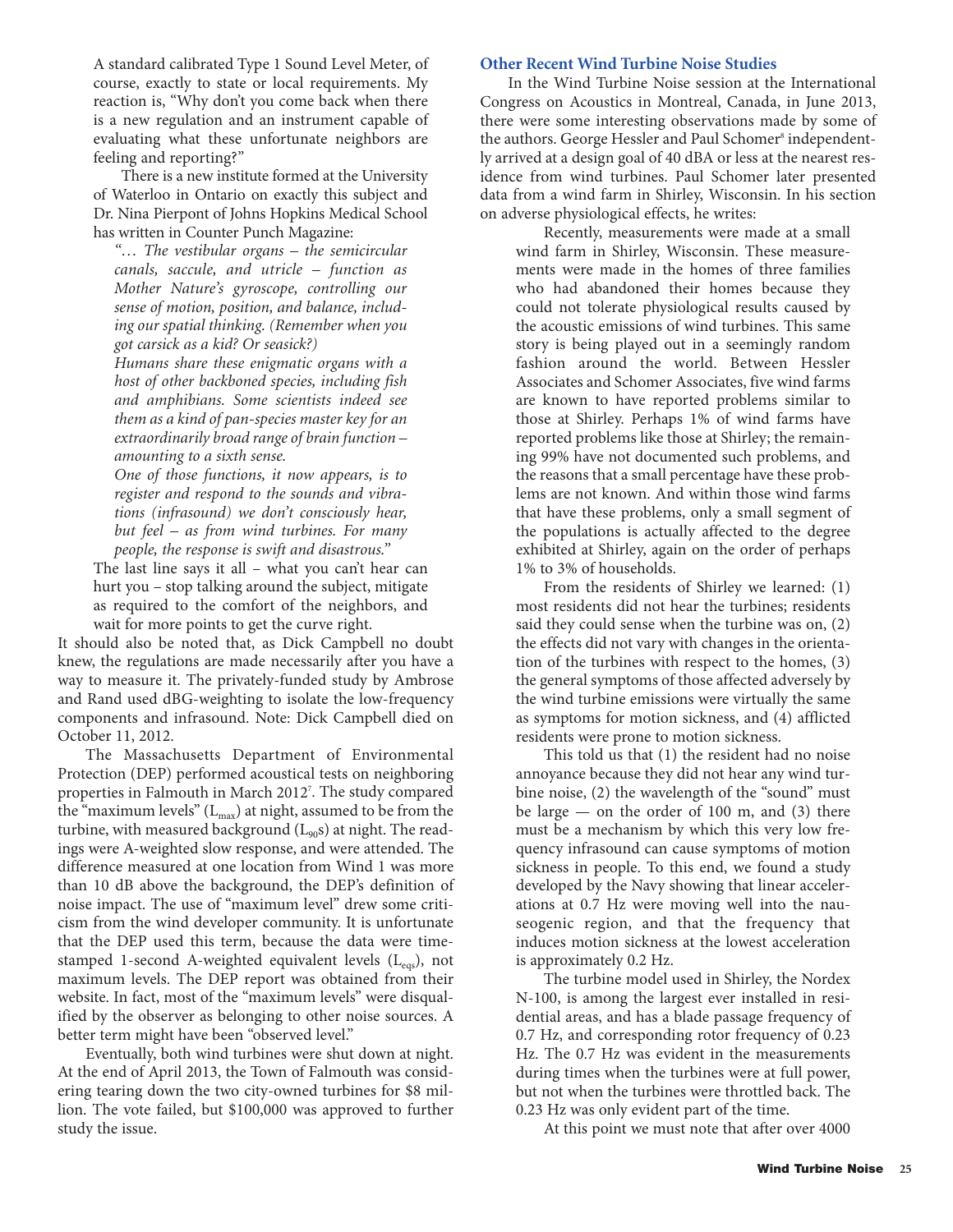years of study, no one knows exactly what causes motion sickness or why some people are more affected than others. In the following, we show that it appears to be possible that an acoustic wave at 0.5 to 0.7 Hz can generate a similar signal in the brain as the signal generated by an acceleration at 0.5 Hz. We do not expect any time soon to be able to predict who will and who will not be affected by lowfrequency wind turbine emissions or the mechanism by which they occur any more than we can predict who is affected by motion sickness and who is not, and the mechanism by which people are affected by motion sickness. What we can show is that it appears quite possible for the acoustic emissions from wind turbines to produce this effect in some people. The following discussion analyzes the linear motion sensing function of the ear, and explains how the ear could respond to wind turbine emissions.

Thus, it appears that the observation that the symptoms of "wind turbine syndrome" are like those of seasickness appear to have some basis in fact. Another paper, by William Palmer<sup>9</sup> of Ontario, Canada, presented a study of observations by citizens after four years of operation of a wind power development. The citizens' observations were from the Ministry of the Environment:

- The sound of the turbines comes through the pillow. Sleep is disrupted 50% of the time. It is a roaring freight train going through our home. Electrical issues have been noted in the home.
- The noise level is very high and sleeping is a problem. The home vibrates. One member has developed headaches, dizziness and light-headedness. The quiet country property is now completely changed by indoor and outdoor noise; sleep deprivation, flicker, and disturbing health symptoms that did not exist before.
- Jim (not real name) often sits up all night and cannot sleep. He has taken dizzy spells and is prone to falling. He has become forgetful and disorganized. When away, he sleeps like before, but on returning home the problems recur. The complaint protocol has been of no help in resolving the issue.
- Since the turbines started, she is tired all the time, and never feels rested and relaxed. Her husband has headaches frequently now, but never had them before. Teenaged children are constantly tired and have headaches that go away when away from the home.
- She finds her body began to vibrate with the onset of the turbines, has developed ringing in the ears, loss of concentration and heart palpitations. Up two or three times a night due to sleep disruption. Son gets sharp spiking headaches.
- Noted sound increase inside and outside home. Headaches, taken to spending time in the basement for respite. Headaches leave when away from home, but developed nausea and lowered appetite. Up half the night tossing and turning, and walking around

due to the noise.

- Need to have television volume up higher to mask the whoosh, whoosh, whoosh. Developed ringing in ears and chest tension. Work difficulties resulted in loss of regular employment. Fears going to a doctor as he might take away driving license – tired and fall asleep at the wheel. Would lose my job and then our home.
- Sleep deprivation, headaches, and sensation in ears, pressure in head, restlessness, nausea, and motion sensitivity. All developed over time. Can no longer work. Nausea, lost weight, migraines.
- Pain in ears, toss and turn at night, sleep disturbed. Senses vibration in body when at home. Removed ability to enjoy their property.
- Flicker, noise, vibration in their bodies. Migraines, blood pressure problems. Stress. Tinnitus.
- Sleep disturbance, headaches, tinnitus, and stomach upset.
- Child tired, irritable, complains head hurts and tummy hurts. Home is a nightmare. Symptoms did not exist before turbines include headaches, dizziness, pressure in ears, sleep disruption, tingling in head and face. Increased confusion, irritability. Mental instability. Visitor taken to hospital with vertigo. Family member with stroke like symptoms.
- Flicker, electrical interference that did not exist before. Complaint protocol ineffective.
- No longer live in home walked away. Migraines sleep disruption, vibration. Tried to sell property no offers. Bank foreclosed — lost home.
- Vertigo, unless away from home.

In four of the homes on the list, a family member died from a sudden cardiac arrest, unexpectedly, and traumatically. These families grieve, and we can only speak for them. One person in her 30s, one in his 50s, who reported not a week before his death that his health was not impacted, and two in their sixties who died unexpectedly. No, there is not "direct" proof to link these deaths to wind turbines, but the frequency exceed provincial average, and begs a detailed evaluation of all deaths surrounding turbines.

The homes investigated in Kincardine had nearest turbines between 453 and 1848 meters. The closest had up to 18 turbines within 2000 meters. The calculated levels were within the 40 dBA required by the applicable Canadian standard. In Ontario, the wind turbine capacity has gone from 15 MW in 2003 to about 1700 MW at the end of 2012. Projects in Ontario are expected to grow to 5810 MW by 2015.

# **Health Study — Canada**

There is a study going on in Canada to assess the health impacts of wind turbine noise. Its design<sup>10</sup> was reported at Inter-Noise 2012 in New York City. Excerpting from that paper:

The study will be conducted on a sample of 2000 dwellings randomly selected from those located near 8 to 12 WT installations in Canada.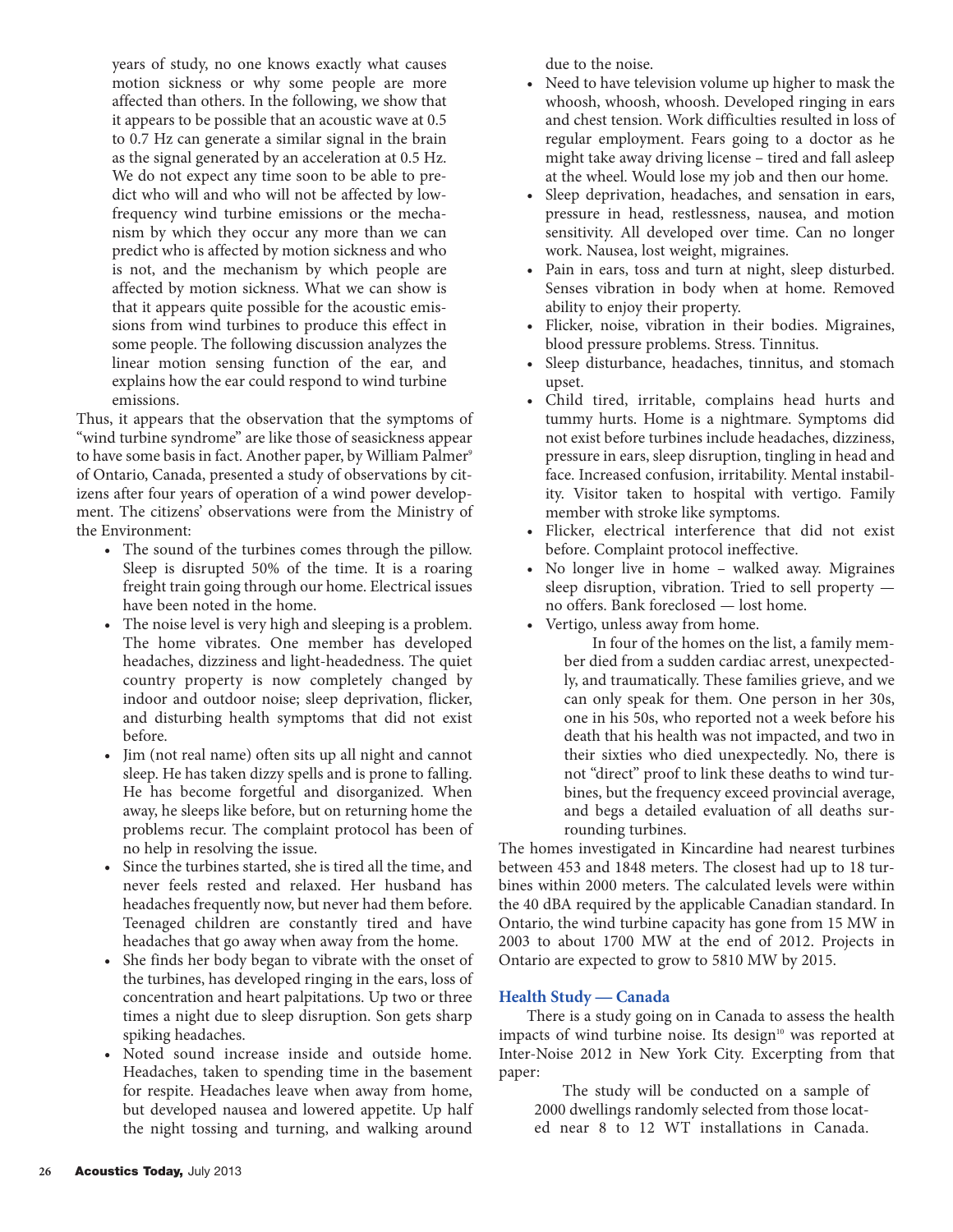Sampling will be conducted on volunteers that are at least 18 years of age. Each participant will be asked to complete a 25-minute computer-assisted personal interview. The questionnaire will be read to the subject and it includes modules that assess demographics and validated scales that provide information on well-being, sleep quality and noise annoyance. The prevalence of chronic illness and symptoms collectively referred to as "WTN syndrome" are also included in the questionnaire.

To ensure that the validity of the study is not compromised in any way, the questionnaire and sampling locations will only be revealed when the study is completed. Self-selection bias is something that needs to be carefully addressed in this study because it is unreasonable to assume that subjects will not be aware of the purpose of this study. This can be partially accounted for with a participation rate of between 70 and 75% and with a characterization of non-respondents that includes demographics and dwelling location relative to the turbines.

In addition to the questionnaire, subjects' blood pressure will be taken following a standardized protocol. A small hair sample will be collected for the purpose of quantifying average cortisol levels over the 3 months preceding the collection period. A wrist-worn actimeter will be used to provide an objective measure of total sleep time and sleep efficiency for a period of 7 consecutive days. A small pilot study utilizing 15 volunteers will be conducted to evaluate different actimeter models, and to assess anticipated issues associated with noncompliance. The value of adding a complementary sleep diary will also be part of this pilot study.

The study is, presumably, underway in Canada. It is hoped that the measurements are appropriate to determine that the symptoms experienced by the subjects are real. It is certain than people do not just make these things up. Many of the stories told about wind turbine syndrome are of people who were *solidly for the technology*. So far, most governments have been in denial mode about the adverse health effects of living too close to wind turbines. It is hoped that the data from the various studies will confirm the existence of a problem.

#### **Wind Turbine Noise Study — Massachusetts**

Another study is underway in Massachusetts, under the aegis of the Massachusetts Clean Energy Center. The work was solicited in September 2012<sup>11</sup>. Massachusetts has over 40 operating wind turbines in the size range of 100 kW to 2.0 MW. The work was expected to commence in October 2012 and last for 18 months. The study is being done in cooperation with the Massachusetts Department of Environmental Policy and a Technical Advisory Group. The project is in two phases: Project Monitoring and Data Analysis. Quoting from the RFP:

The **Phase 1: Project Monitoring** will be performed at all participating projects by qualified acoustical consultants. Consultants will seek to complete monitoring at up to 12 operating projects. The monitoring period will last approximately two weeks and will consist of both short-term attended monitoring and long-term unattended monitoring. The short-term attended monitoring would be used to collect data to complete both the Basic and Detailed Analysis of Phase 2. The concurrent longterm monitoring would only be used to complete the Detailed Analysis.

Phase 1 will also require concurrent collection of meteorological data at or near the site. The possible data sources for each project will have to be evaluated on a case-by-case basis, but might include existing nearby met towers, a temporary SODAR installation, or a temporary met tower installation.

Terrain data will also be collected in Phase 1, specifically related to ground cover, topography and any other relevant factors that could influence project acoustics. This phase might further collect data related to any indoor monitoring, such as building type, construction, and room size, if such analyses are undertaken.

The **Phase 2: Data Analysis** will utilize the data collected in Phase 1 to analyze the acoustics of individual projects and to assess the influence of different factors on the acoustics of all projects. Phase 2 will be broken down into two tasks, as described below:

The *Task 1: Basic Analysis* will utilize the short-term attended monitoring data to provide a basic analysis of wind project sound levels compared to existing ambient by quantifying both

- the ambient acoustic levels without the turbine operating
- the basic acoustic impact with the turbine operating. *The Task 2: Detailed Analysis* will utilize both the short-term attended and the long-term unattended monitoring data to
- Understand qualities of sound impact from different turbines under different conditions
	- > How do the acoustic emissions vary with respect to wind turbine technology (power capacity, power regulation, tower type, blade design, etc.)?
	- > How do impacts vary with respect to distance, direction, and ambient environment (rural or suburban)?
	- > Are there characteristics of wind turbine noise that are significantly different than those in the existing environment (frequency spectrum, amplitude modulation, etc..)?
	- > Are there characteristics of the Massachusetts environment that particularly influence wind turbine acoustics (wind shear, atmospheric conditions, land cover, topography, etc.)?
- Understand the correlation between predictive acoustic modeling and actual acoustic impact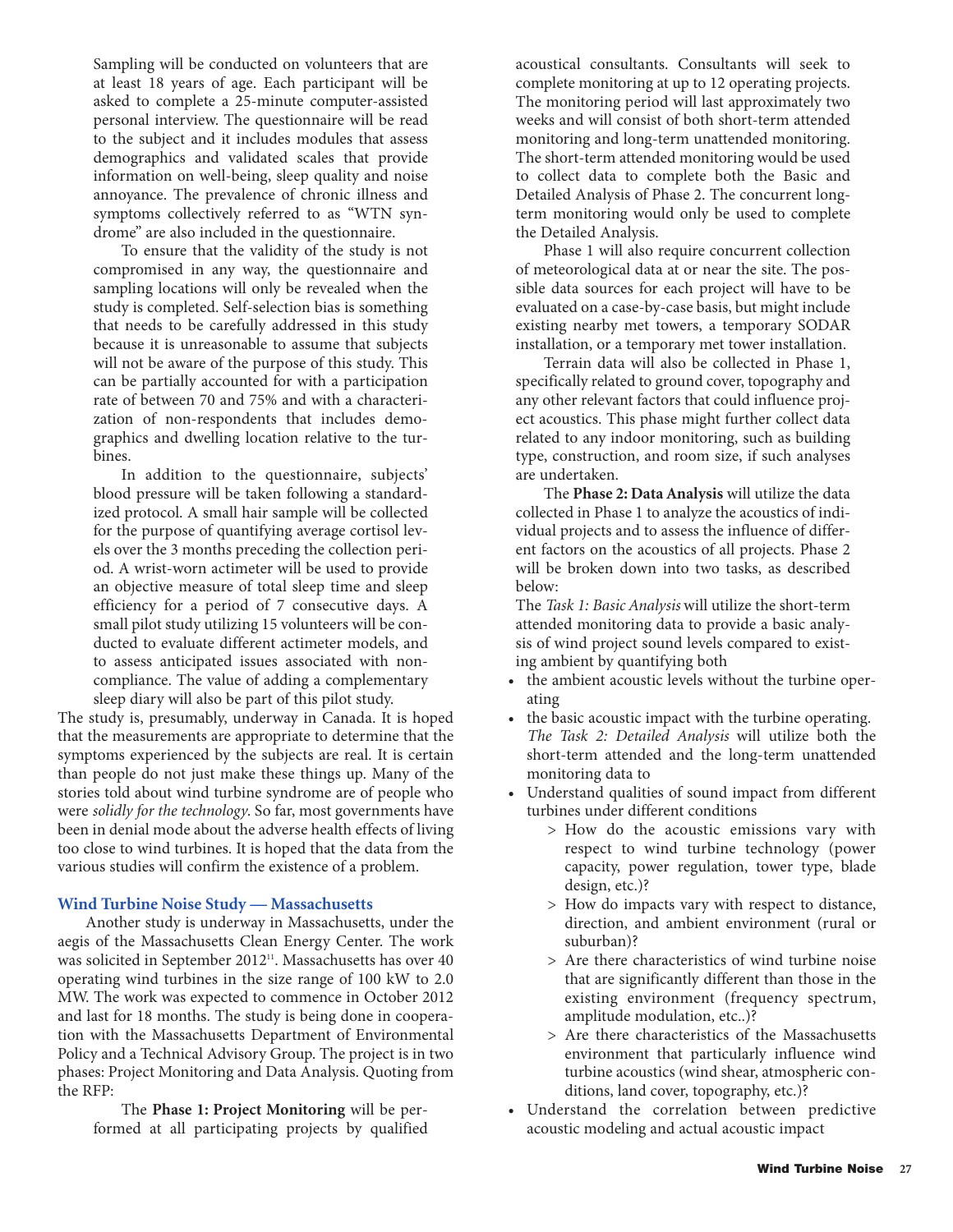- Inform design guidelines for wind siting
	- > How do different measurement technologies quantify wind turbine noise differently?
	- > Is there a more appropriate methodology to quantify noise impacts of wind turbines?

The Massachusetts methodologies cited in the RFP would imply A-weighted, C-weighted, and octave band levels from 20 to 10,000 Hz. Although lower frequencies were desired, it is not clear that they would be provided, given the budgetary and time restrictions. The winning team (November 2012) was Resource Systems Group (RSG) of Vermont, in cooperation with Epsilon Associates of Massachusetts and Northeast Wind, as subcontractors. The maximum contract value allocated for the work was publicly stated at \$400,000.

Some observations about the different measurements used in community noise. For the last 40 years, measurements of facilities have been either A-weighted or in bands: octave or ⅓-octave. These measurements were originally limited by the technology available in the instrumentation. The A-weighted curve approximates the human ear's response at 40 dB over the audible frequency range. Sounds heard are not "masked" unless the sounds fall within the ear's critical bands. Those bands are on the order of the ⅓ octave. Therefore, unless the intruding sounds are in the same critical bands as the background sounds, the facility will be heard.

Planners and governmental officials like to have a "budget" that can be used for approving or denying projects. Unfortunately, the human being does not act as an adding machine for sound, where you can get to "too much." Each person hears the components of the environment and will know where each individual sound is coming from. In the case of internal combustion engines, it is possible to not know whether the engine is a distant car, airplane, or something else. As the sound source gets closer, an identification can often be made. The budget approach has been successfully used for hearing loss in workplaces. In the case of community projects, the equivalent level  $(L_{eq})$  or the day-night Aweighted equivalent level (DNL), used in transportation projects, has a disconnect with the levels observed by the people impacted by the sounds from the project. One concern is the statement about the percentage of highly annoyed residents. There seems to be a tacit assumption that some percentage of residents can be permitted to be highly annoyed by a project. What if this small percentage turns out to be those who are physically disposed to some disease, such as motion sickness? Are they to be "thrown under the bus" because they are highly annoyed about it? The percentage which was used for aircraft in the 1970s was 15% highly annoyed. Has anyone ever talked to these people about why they are highly annoyed? If those people have to move out of their homes because of the noise, will the project or the government compensate them? Probably not. It will be: "Too bad for you," which will just make them more upset.

In the case of wind turbines, their sound is, apparently, very distinctive. In addition, in some cases, the blade passing frequency is in a range where the walls of a home do not attenuate the sound, and where symptoms of seasickness are prevalent.

## **Other Problems, Including Noise**

In a recent *Wall Street Journal* editorial<sup>11</sup>, Jay Lehr makes the following observations about some of the lesser-known problems with wind turbines:

So, you might wonder, do high winds make turbines really hum? No. Turbines must be shut down in high winds because centrifugal force would begin to tear the blades apart. Also, the world has learned from experience in Europe — whose wind sculpture gardens may one day dwarf ours — that a one-millimeter buildup of bugs on the blades reduces their power output by as much as 25%.

There are other problems. Thousands of turbine breakdowns and accidents have been reported in recent years. The basic concrete foundations are suffering from strains, as reported by industry sources and on the wind-farm construction website windfardbop.com.

And there are environmental factors. Annoyingly, low-frequency noise produced by wind turbines, particularly large turbines, is driving some people away from their homes, according to numerous press reports. (Low-frequency noise regulations are already in place in Denmark while the phenomenon is the subject of continuing research.) The Audubon Society now estimates bird deaths from turbines exceed a million per year …"

Elsewhere it has been reported that some of those bird deaths are endangered species such as the American bald eagle.

#### **Summary**

This article has reviewed information on wind turbine noise which is familiar to the author. The information was from studies in the United States and abroad. The most recent information was all land-based. Despite reassurances by the developers of wind farms and the industry, there is evidence to support the existence of a health problem under some conditions and for some people with wind turbines, which appears to be tied to the infrasound or low frequency portion of the acoustic emissions of the turbine. It is important for scientists and engineers to acknowledge the problem and to work to eliminate it for affected residents who were the industry's supporters. It is unfortunate that many of the affected citizens feel disenfranchised by their governments in response to this issue.

#### **References**

- 1 American Wind Energy Association website.
- 2 *The Economist*, June 8, 2013, "Wind power is doing well, but it still relies on irregular and short-term subsidies."
- 3 *Boston Business Journal*, Vol. 33, No. 14, April 26-May 2, 2013, "Falmouth Wind: Turbines generating noisy controversy."
- 4 Ambrose, Steven E., and Rand, Robert W., December 14, 2011, "The Bruce McPherson Infrasound and Low Frequency Noise Study: Adverse Health Effects Produced By Large Industrial Wind Turbines Confirmed."
- 5 Ellenbogen, Jeffrey, Grace, Sheryl, Heiger-Bernays, Wendy, Manwell, James, Mills, Dora, Sullivan, Kimberly, and Weisskopf, Marc, "Wind Turbine Health Impact Study: Report of